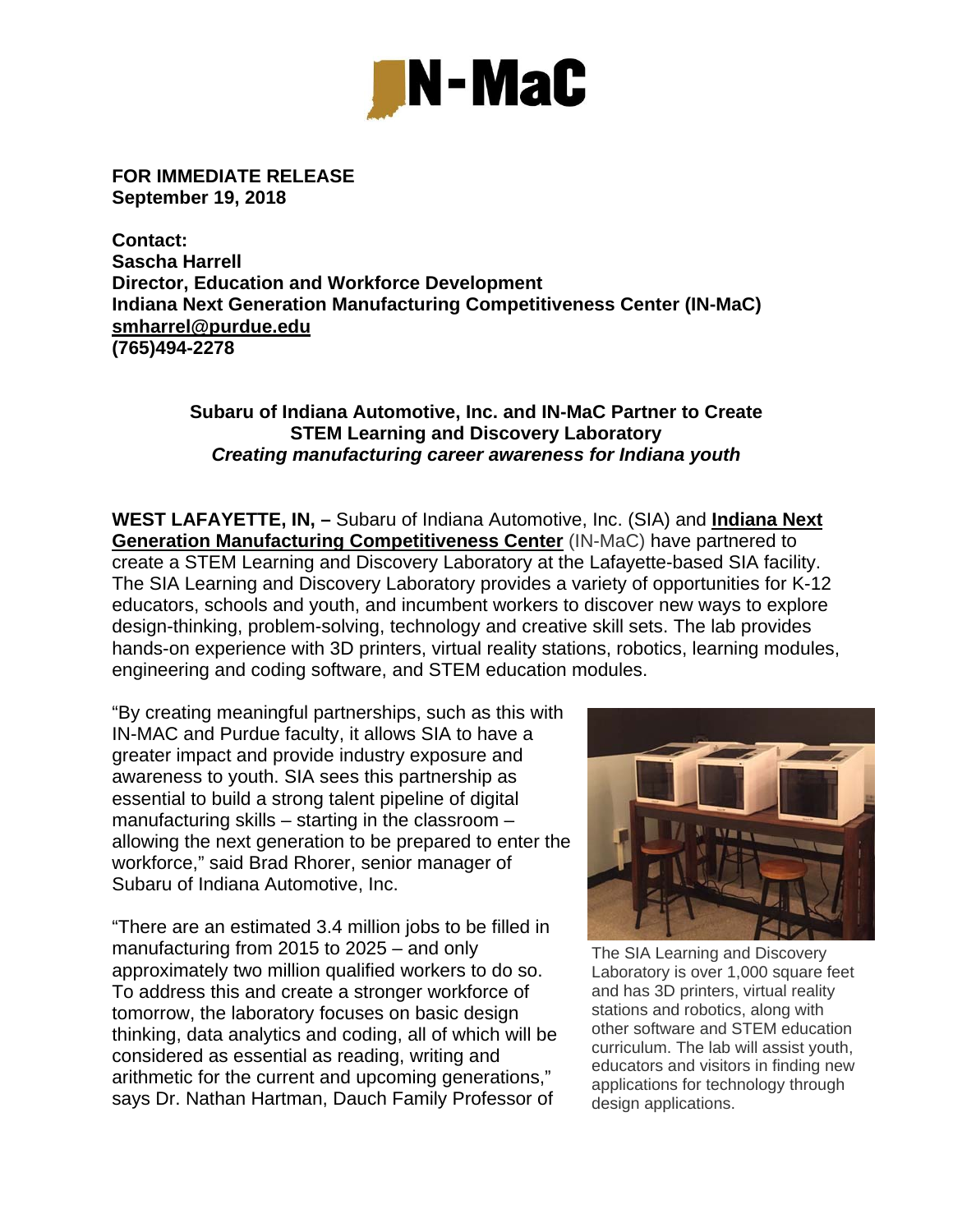

Advanced Manufacturing at Purdue Polytechnic Institute and co-executive director of IN-MaC.

"We're introducing the next generation of workers to the next-generation manufacturing field," said Dr. Jan-Anders Mansson, Distinguished Professor of Engineering at Purdue University and co-executive director of IN-MaC. "The manufacturing industry today is not just growing; it also offers many new high-tech jobs with its vast implementation of digital manufacturing technologies."

In partnering with Purdue University faculty, IN-MaC collaborated with associate professor of industrial design in the **Patti and Rusty Rueff School of Design, Art, and Performance,** TJ Kim. Professor Kim is developing "Wonder Makerspace" at the SIA Learning and Discovery Laboratory. "Design can help students understand the importance of other subjects such as math, science, and language; build product solutions; and apply art to real-world solutions and applications," said TJ Kim.

The SIA Learning and Discovery Lab and Wonder

The SIA Learning and Discovery Laboratory will house Dobot Magician robotic arms from **STEM Education Works** and **SDI Innovations.** The lesson modules involve real-world actions that make sense to young students and were created in partnership with Greg Strimel, Purdue University professor and Purdue University

Makerspace is supported in partnership with IN-MaC, a joint center between Purdue's Polytechnic Institute and College of Engineering.

IN-MaC provides programs and services to enhance the talents and capabilities of Indiana's present and future workforce by facilitating connections between educators and industry to catalyze the formation of near-term and long-term skills in a highly accessible manner across Indiana. IN-MaC supports a variety of STEM-type, skilled trades, degree (associates and undergraduate) and certificate programs.

IN-MaC leverages its resources, networks and partnerships with industry, local communities, educators and interested stakeholders to provide a variety of formal courses and informal activities that embolden pathways to meet the talent needs of the present and future manufacturing workforce.